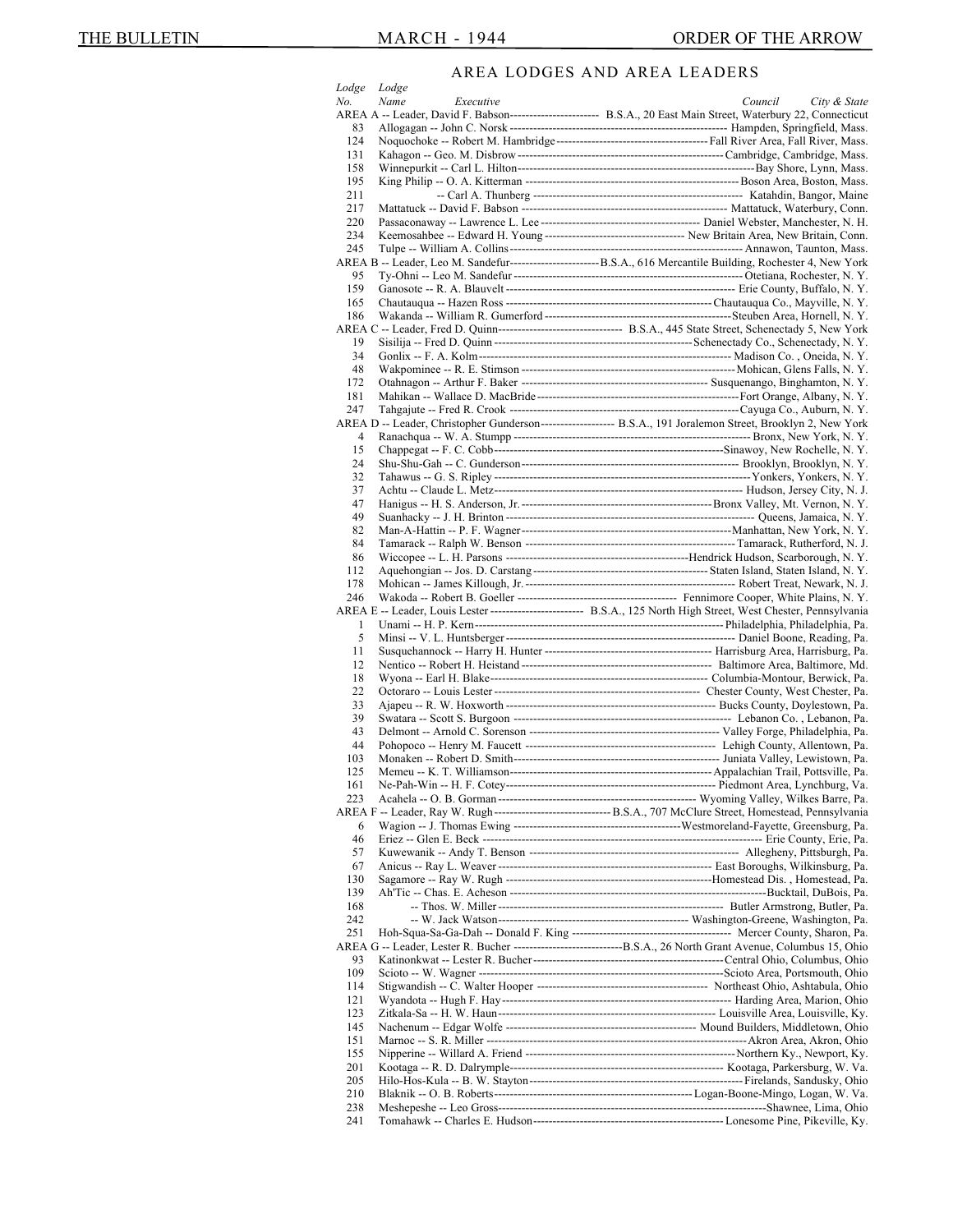|            | Lodge Lodge       |                                                                                                                                                |
|------------|-------------------|------------------------------------------------------------------------------------------------------------------------------------------------|
| No.        | Name<br>Executive | City & State<br>Council<br>AREA H -- Leader, R. C. Lundquist., -------------------------- B.S.A., 211 Bartlett Building, Montgomery 5, Alabama |
| 50         |                   |                                                                                                                                                |
| 111        |                   |                                                                                                                                                |
| 135        |                   |                                                                                                                                                |
| 149        |                   |                                                                                                                                                |
| 160        |                   |                                                                                                                                                |
| 166        |                   |                                                                                                                                                |
| 169<br>179 |                   |                                                                                                                                                |
| 184        |                   |                                                                                                                                                |
| 193        |                   |                                                                                                                                                |
| 202        |                   |                                                                                                                                                |
| 224        |                   |                                                                                                                                                |
| 230        |                   |                                                                                                                                                |
| 235        |                   |                                                                                                                                                |
| 254        |                   | AREA I -- Leader, W. E. Vaughn-Lloyd-------------------------- B.S.A., Box 1406, Winston-Salem 1, North Carolina                               |
| 70         |                   |                                                                                                                                                |
| 104        |                   |                                                                                                                                                |
| 117        |                   |                                                                                                                                                |
| 118        |                   |                                                                                                                                                |
| 134        |                   |                                                                                                                                                |
| 163        |                   |                                                                                                                                                |
| 188        |                   |                                                                                                                                                |
| 208        |                   |                                                                                                                                                |
| 85         |                   |                                                                                                                                                |
| 87         |                   |                                                                                                                                                |
| 116        |                   |                                                                                                                                                |
| 119        |                   |                                                                                                                                                |
| 129        |                   |                                                                                                                                                |
| 185        |                   |                                                                                                                                                |
| 200        |                   |                                                                                                                                                |
| 204<br>219 |                   |                                                                                                                                                |
| 221        |                   |                                                                                                                                                |
| 229        |                   |                                                                                                                                                |
| 236        |                   |                                                                                                                                                |
| 237        |                   |                                                                                                                                                |
| 239        |                   |                                                                                                                                                |
| 243        |                   |                                                                                                                                                |
|            |                   | Area K -- Leader, A. J. Juncker ------------------------- B.S.A., 305 Assn. of Commerce Bldg, Grand Rapids 2, Mich.                            |
| 29<br>79   |                   |                                                                                                                                                |
| 88         |                   |                                                                                                                                                |
| 89         |                   |                                                                                                                                                |
| 152        |                   |                                                                                                                                                |
| 162        |                   |                                                                                                                                                |
| 180        |                   |                                                                                                                                                |
| 203        |                   |                                                                                                                                                |
| 206        |                   |                                                                                                                                                |
| 214<br>218 |                   |                                                                                                                                                |
|            |                   | AREA L -- Leader, James Swofford------------------------------- B.S.A, 11 South La Grange Road, La Grange, Illinois                            |
| 7          |                   |                                                                                                                                                |
| 40         |                   |                                                                                                                                                |
| 41         |                   |                                                                                                                                                |
| 106        |                   |                                                                                                                                                |
| 110        |                   |                                                                                                                                                |
| 120        |                   |                                                                                                                                                |
| 140        |                   |                                                                                                                                                |
| 157<br>175 |                   |                                                                                                                                                |
| 197        |                   |                                                                                                                                                |
| 215        |                   |                                                                                                                                                |
| 227        |                   |                                                                                                                                                |
| 248        |                   |                                                                                                                                                |
|            |                   | AREA M -- Leader, Carl McManus -----------------------B.S.A., 408 Commercial Merchants Bank Bldg., Peoria 2, Ill.                              |
| 38         |                   |                                                                                                                                                |
| 55         |                   |                                                                                                                                                |
| 63         |                   |                                                                                                                                                |
| 92         |                   |                                                                                                                                                |
| 143        |                   |                                                                                                                                                |
| 170<br>191 |                   |                                                                                                                                                |
|            |                   |                                                                                                                                                |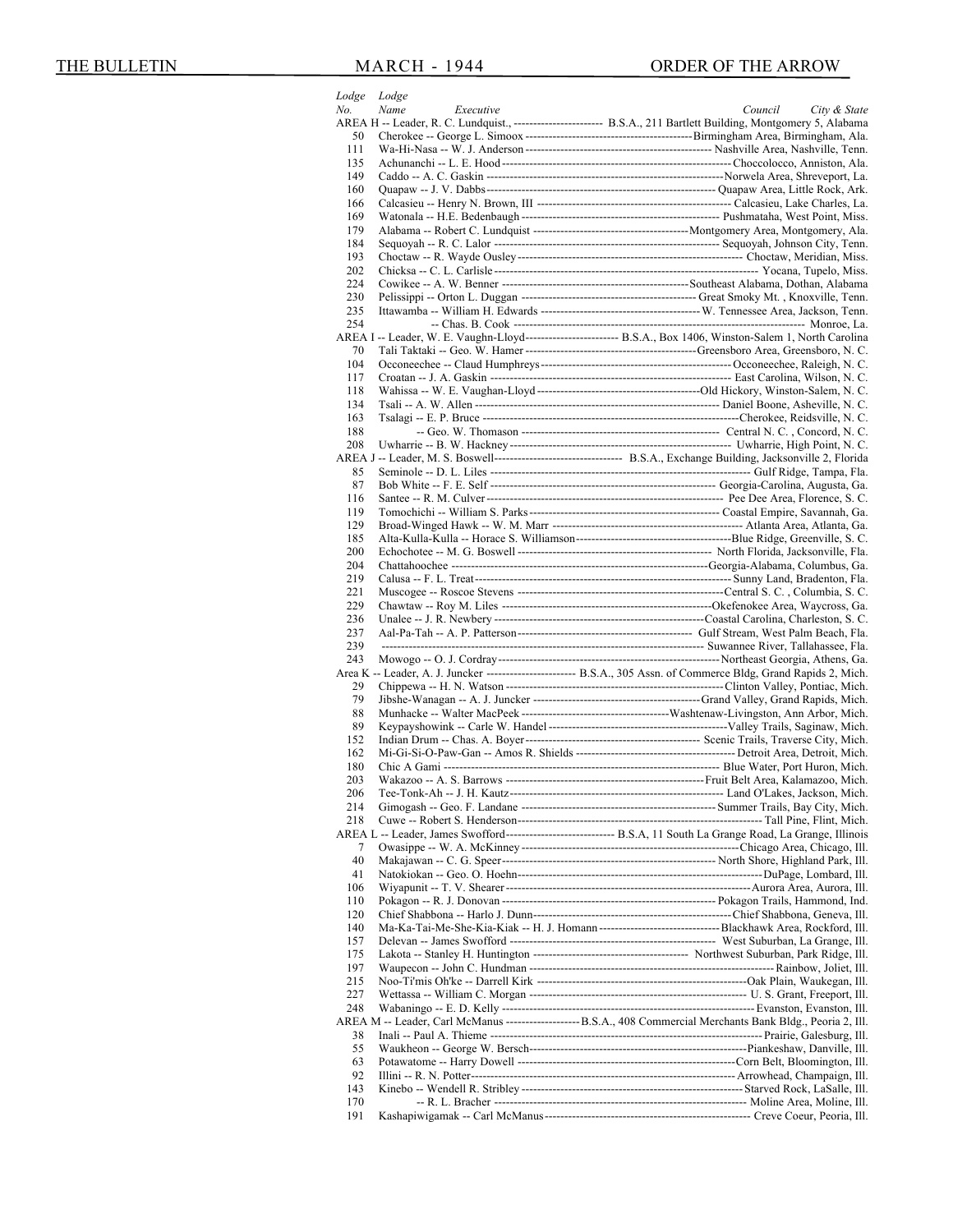|            | Lodge Lodge       |                                                                                                                        |
|------------|-------------------|------------------------------------------------------------------------------------------------------------------------|
| No.        | Name<br>Executive | City & State<br>Council                                                                                                |
|            |                   | AREA N -- Leader, Joe A. Juncker ------------------------- B.S.A., 16 Mutual Trust Building, New Albany, Indiana       |
| 65         |                   |                                                                                                                        |
| 75         |                   |                                                                                                                        |
| 128<br>142 |                   |                                                                                                                        |
| 173        |                   |                                                                                                                        |
| 182        |                   |                                                                                                                        |
| 189        |                   |                                                                                                                        |
| 212        |                   |                                                                                                                        |
| 222        |                   |                                                                                                                        |
|            |                   | AREA O -- Leader, Vardie R. Lawrence--------------------------------- B.S.A., 212 Commercial Building, Alton, Illinois |
| 81         |                   |                                                                                                                        |
| 94         |                   |                                                                                                                        |
| 116        |                   |                                                                                                                        |
| 126        |                   |                                                                                                                        |
| 132        |                   |                                                                                                                        |
| 136        |                   |                                                                                                                        |
| 167        |                   |                                                                                                                        |
| 240        |                   |                                                                                                                        |
|            |                   | AREA P -- Leader, William E. Hoffman---------------------------------- B.S.A., 613 Third Street, Wausau, Wisconsin     |
| 61         |                   |                                                                                                                        |
| 73         |                   |                                                                                                                        |
| 96<br>153  |                   |                                                                                                                        |
| 156        |                   |                                                                                                                        |
| 194        |                   |                                                                                                                        |
| 198        |                   |                                                                                                                        |
| 226        |                   |                                                                                                                        |
| 231        |                   |                                                                                                                        |
| 233        |                   |                                                                                                                        |
| 244        |                   |                                                                                                                        |
| 250        |                   |                                                                                                                        |
|            |                   |                                                                                                                        |
| 80         |                   |                                                                                                                        |
| 97         |                   |                                                                                                                        |
| 108        |                   |                                                                                                                        |
|            |                   |                                                                                                                        |
| 35         |                   |                                                                                                                        |
| 66         |                   | Yah-Tah-Ney-Si-Kess -- Howard Meyer -------------------------------- Northern N. M., Albuquerque, N. M.                |
| 78         |                   |                                                                                                                        |
| 141        |                   |                                                                                                                        |
| 150        |                   |                                                                                                                        |
| 199        |                   |                                                                                                                        |
| 133        |                   |                                                                                                                        |
| 138        |                   |                                                                                                                        |
| 148        |                   |                                                                                                                        |
| 154        |                   |                                                                                                                        |
| 190        |                   |                                                                                                                        |
| 192        |                   |                                                                                                                        |
| 213        |                   |                                                                                                                        |
| 232        |                   |                                                                                                                        |
|            |                   |                                                                                                                        |
| 16         |                   |                                                                                                                        |
| 26         |                   |                                                                                                                        |
| 52         |                   |                                                                                                                        |
| 69         |                   |                                                                                                                        |
| 105        |                   |                                                                                                                        |
| 144        |                   |                                                                                                                        |
| 171        |                   |                                                                                                                        |
| 174        |                   |                                                                                                                        |
| 176<br>183 |                   |                                                                                                                        |
| 196        |                   |                                                                                                                        |
|            |                   | AREA U -- Leader, A. R. Groenink ----------------------------- B.S.A., 122 East Canon Perdido, Santa Barbara, Calif.   |
| 90         |                   |                                                                                                                        |
| 98         |                   |                                                                                                                        |
| 102        |                   |                                                                                                                        |
| 127        |                   |                                                                                                                        |
|            |                   |                                                                                                                        |
| 177        |                   |                                                                                                                        |
| 207        |                   |                                                                                                                        |
| 225        |                   |                                                                                                                        |
| 228        |                   |                                                                                                                        |
| 249        |                   |                                                                                                                        |
| 252<br>253 |                   |                                                                                                                        |